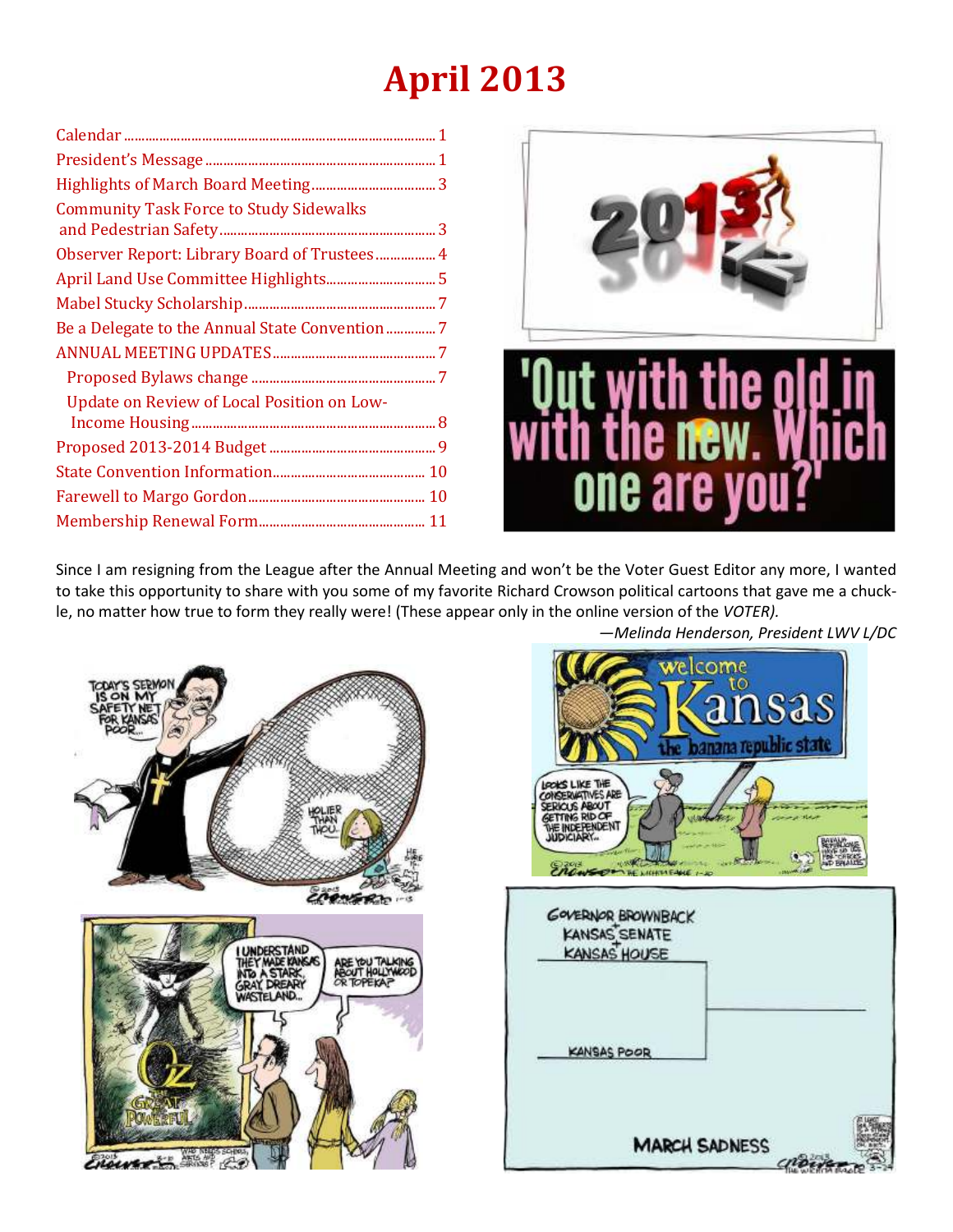

# The VOTER

Bulletin of the League of Women Voters of Lawrence/Douglas County, Kansas PO Box 1072 • Lawrence KS 66044-1072

The League of Women Voters is a non-partisan political organization encouraging the informed and active participation of citizens in government and influencing public policy through education and advocacy.

| President:                 | Melinda Henderson      | president@lawrenceleague.com   |                        |
|----------------------------|------------------------|--------------------------------|------------------------|
| Membership:                | Bonnie Dunham          | membership@lawrenceleague.com  |                        |
| <b>Guest Voter Editor:</b> | Melinda Henderson      | votereditor@lawrenceleague.com |                        |
| Local League:              | www.lawrenceleague.com | www.facebook.com/lwvldc        | www.twitter.com/lwvldc |
| State League:              | http://www.lwvk.org    | lwv.kansas@gmail.com           | (785) 234-5152         |
| National League:           | http://www.lwv.org     |                                | (202) 429-1965         |

# League Calendar

| Wed Apr 17 | Dole Institute Student Advisory Board Presents Gun Control: Freedom vs. Safety.     |  |
|------------|-------------------------------------------------------------------------------------|--|
| 7:30PM     | Dole Institute of Politics, 2350 Petefish Dr                                        |  |
| Sat Apr 20 | <b>LWV L/DC Annual Meeting.</b> Smith Center, Brandon Woods, 4730 Brandon Woods Ter |  |
| 11:00AM    | All League members are invited to attend.                                           |  |
| Sat Apr 27 | <b>LWVK State Convention.</b> Holiday Inn, 8787 Reeder Rd, Overland Park            |  |
| 8:00AM     | All League members are invited to attend. Reservation info on Page 8.               |  |
| Mon May 6  | <b>Deadline for May VOTER.</b> Email submissions to VoterEditor@lawrenceleague.com  |  |
| Thu May 9  | <b>LWV L/DC Board Meeting.</b> Home of David Burress, 912 Holiday Dr                |  |
| 7:00 PM    | All League members are invited to attend.                                           |  |

# Message from the President

Thank you all for giving me the opportunity to be your president for the past eight months. Before I sign off, I have a few people I want to thank for their help and mentoring, as I came into the presidency wholly unprepared for what awaited me.

First, to Carrie Lindsey, who, for reasons beyond her control, felt it necessary to resign from being President after four months. Carrie is a voice of reason and has an infinite amount of League knowledge and was always ready to share with me whenever I came calling.

Past President, Kay Hale, also stepped up whenever I was unsure about how to deal with something. Thank you so much, Kay, for always being there when I had a "Presidential" question. You're the best.

Next, to Lee Ketzel and Marguerite Lohrenz, for creating one of the most fabulous Helen Fluker Open and Accessible Government Award luncheons ever. With you both in charge, I knew I didn't have to worry about a thing and it all went off without a hitch. Even the Mediterranean Chicken was a delightful surprise!

 $\_$  , and the set of the set of the set of the set of the set of the set of the set of the set of the set of the set of the set of the set of the set of the set of the set of the set of the set of the set of the set of th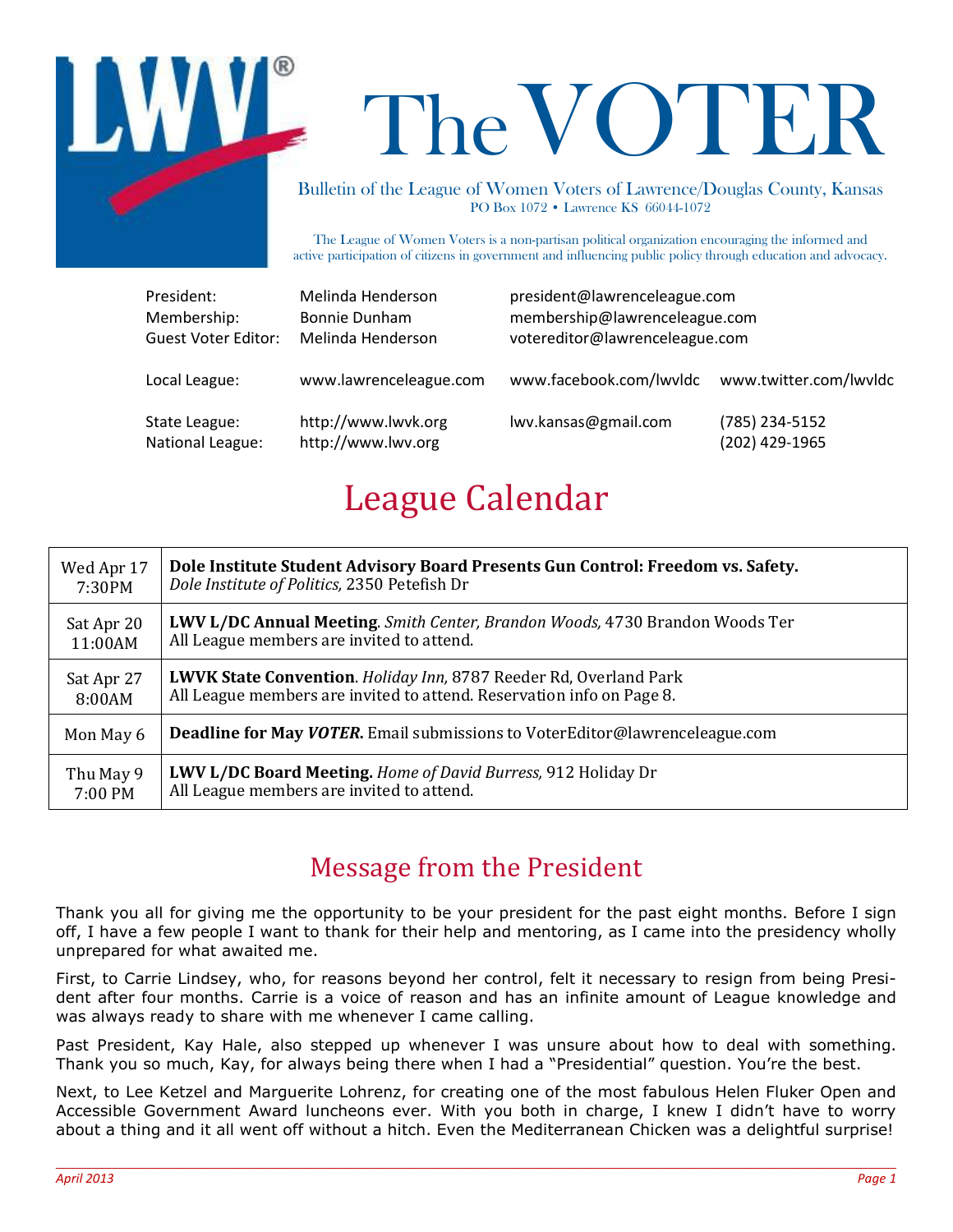And then to Kay Hale and Marlene Merrill and Aline Hoey who took control of the Mabel Stucky Scholarship Award process. Because we have lost a lot of crucial documentation on this award, it was comforting to know that this was in good hands with members who had participated on this committee before.

Our Land Use Committee guided us through some rocky planning issues this past year and I received many compliments from City Commissioners and Planning Commissioners who expressed appreciation for the input LUC provided. Many thanks to Alan Black who chaired the committee and Betty Lichtwardt who educated the rest of us who participated in LUC meetings this year.

The Nominating Committee, consisting of Sharon Brown, chair, and board members Marjorie Cole and Bonnie Dunham, and members Kay Hale and Mary Lou Wright, did an exceptional job of creating an awesome Board of Directors for the next year. Good work, ladies!

Carol Jacobson and Marlene Merrill guided us through a somewhat complicated process to reach consensus on the State League Re-Study on Taxes. Thank you both for all the hard work and time you spent helping us understand the study and reach consensus.

James Dunn, Milton Scott and Marilyn Roy managed to do an excellent job of engaging our membership to re-examine our Low-Income Housing Policy and come up with some recommendations for our Annual Meeting. Thank you for your work on this very timely issue.

To Board Members Caleb Morse and David Burress: thank you for reminding me that a vote might need to be taken on an issue every now and then. I depended on you both to make sure we didn't stray too far from Roberts Rules of Order!

And Caleb Morse is the Best. Secretary. Ever.

To Marlene Merrill: I always counted on you to have a thoughtful perspective on issues that the rest of us had perhaps not considered and I valued your input immensely. You're a great addition to the Board.

To Cille King: Thank you for stepping up to take over the Voter Services Chair position after the November elections. It was a delight to share the "bag of goodies" with you and you did an amazing job making sure we were prepared for every event this Spring. You'll be a great co-President.

The *VOTER:* Ruth Lichtwardt — You're the best damn *VOTER* editor ever. Need I say more? Sharon Brown — thanks for making sure the *VOTERs* got mailed in a timely manner.

To Bonnie Dunham, Membership Chair: Thanks for working to expand our membership this year.

To Marjorie Cole: Thanks for making sure we were always in the black and never in the red. Your knowledge of League is immense and I appreciated all the time to you took to explain things to me.

To Margaret Arnold: You know I have fallen in love with you and Bill and want you to adopt me. I had so much fun this year getting to know you while working different events and researching our archives. And, Margaret, I always felt the board meetings were a little more fun when you were able to attend. Thank you so much for all the time you've put in doing League research at the Spencer archives. I look forward to some of that information appearing in future *VOTERs.*

To our new members (I consider anyone "new" if they joined since our last annual meeting): Janet Gerstner, Paula Gilchrist, Tom Harper, Carol Klinknett, Claudean McKellips, Adina Morse, Annie Reed, Laura Routh, Lucy Russell, Gayle Sigurdson, Pamela Staab, Barbara Twarog. I hope you all find a place in the League that suits your abilities and captures your interest. The possibilities are endless!

To all the volunteers and financial contributors this past year: nothing could have been accomplished without you! I am deeply indebted to all of you who helped make League so visible this past year and am so proud of all the work we were able to accomplish. Take a moment to pat yourself (and each other) on the back.

And, last, I want to issue a special Thank You to County Clerk, Jamie Shew, and his Deputy Clerk of Elections, Ben Lampe, and their entire staff, who made sure that everything that could be done to register voters was, in fact, done. We have the most awesome County Clerk's department in the entire nation (I am not exaggerating) and we are so fortunate to have them as "ours". Please think about baking some cookies or bread or something and just drop it off someday and say "Thank you for doing such a great job for Douglas County". They more than deserve it.

So many of you in the general membership took the time to tell me "thank you for all the work you're doing — you're really making a difference". I can't tell you how much your support and encouragement meant to me. You are the true spirit of League and I appreciate each and every one of you.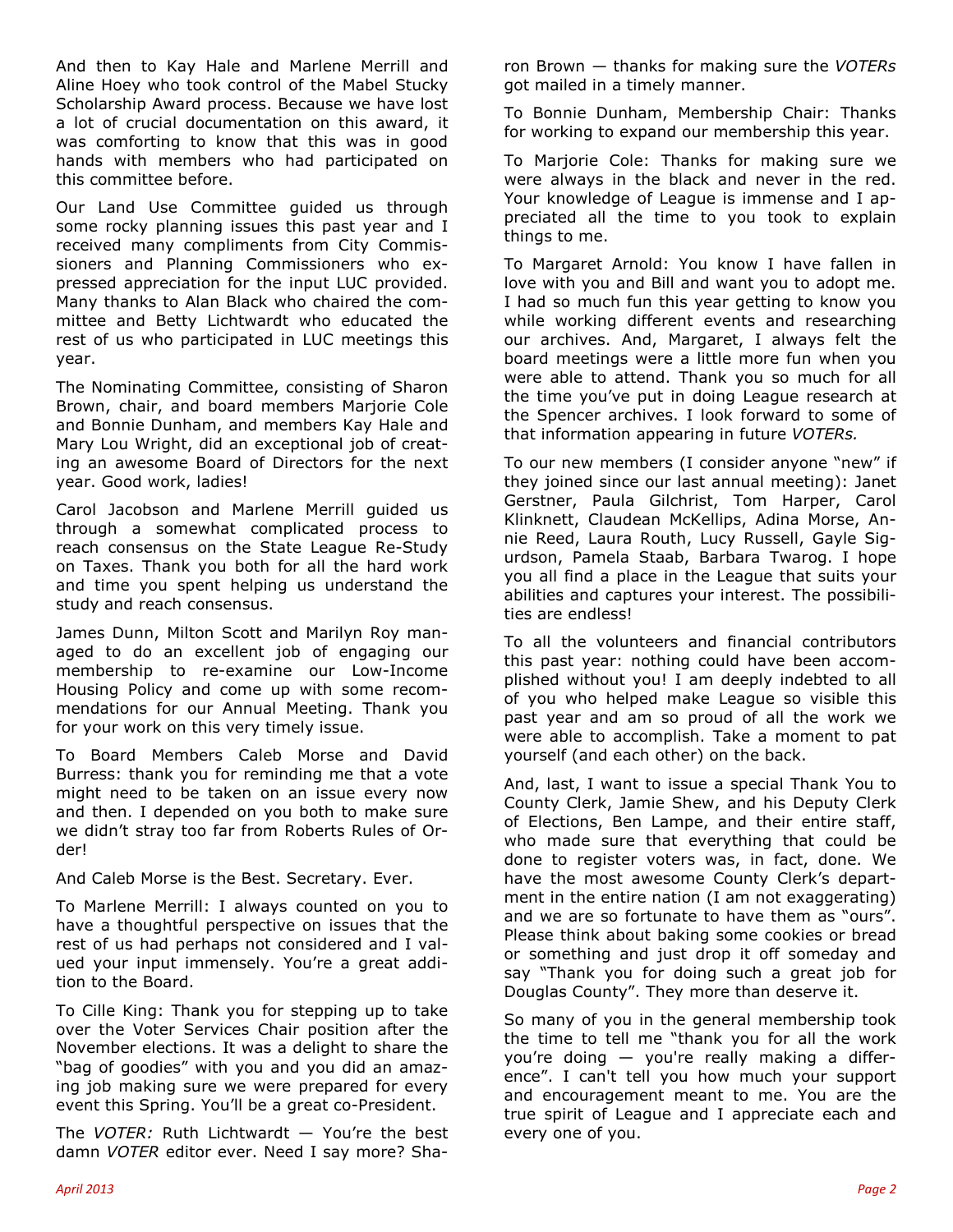As both League and Board President, I did my best to try to follow the bylaws and policies as set forth, while trying to achieve the goals and objectives that Carrie Lindsey established at the beginning of the year. If any mistakes were made, they were certainly made in innocence and never with the intent to undermine our bylaws or policies. Please know that I have only ever acted in good faith as your President.

I was humbled to represent your League to the public in an honorable way and am proud of the reputation that League holds in the public eye today.

To the 2013-14 board members: please give your full support to David and Cille and try your best to follow through with their direction. They are awesome and you are in excellent hands with them guiding you.

*— Melinda Henderson, President* 

# Highlights of March Board Meeting

Plymouth Congregational Church, 925 Vermont St March 12, 7–9 p.m.

**Present:** Melinda Henderson (President), David Burress (President Elect), Marjorie Cole (Treasurer), Caleb Morse (Secretary); Directors: James Dunn, Cille King, Marlene Merrill. Absent: Margaret Arnold, Bonnie Dunham, Ruth Lichtwardt, Milton Scott (Vice President), Sally Hayden. Others present: Patrick Wilbur.

**Treasurer's report.** Marjorie reported total income for Feb of \$165.54 and expenses of \$131.24. As of 1 Mar, balances in various accounts were as follows: Checking = \$512.06; Money Market = \$2,101.35; Stucky = \$6,371.72; Judiciary = \$593.58; Education Fund = \$1,732.55. Marjorie, David, and Melinda are working on a draft budget for the 2013-2014 League year.

**Voter Services Committee report.** Patrick Wilbur presented on a policy of the Voter Education Coalition to exclude from forums and other VEC-sponsored activities candidates representing recognized political parties which had nonetheless received less than 15% of the vote in the previous election cycle. The policy effectively eliminated from all VEC activities Libertarian candidates. The policy makes the VEC, of which League is a founding member, effectively bi-partisan, rather than nonpartisan. David suggested, with the consensus of the group, that we should let VEC know that we cannot participate unless the VEC is expressly non-partisan. Marlene added, also to general agreement, that the threshold for inclusion in VEC-sponsored events should be that a candidate is listed on the ballot. Cille will inform VEC of our position at the next meeting.

**Land Use Committee report.** Marjorie reported total income for Feb of \$165.54 and expenses of \$131.24. As of 1 Mar, balances in various accounts were as follows: Checking =  $$512.06$ ; Money Market =  $$2,101.35$ ; Stucky  $=$  \$6,371.72; Judiciary  $=$  \$593.58; Education Fund  $=$ \$1,732.55. Marjorie, David, and Melinda are working on a draft budget for the 2013-2014 League year. Board Policy #16. The Board adopted revisions to policy #16 (expenses paid by the LWV L-DC) prior to the meeting. Revisions include addition to the list of reimbursable events State Council and 'Other Events', such as State League Day at the Capitol and workshops and conferences on issues relevant to League. The Board will reimburse the President, or her/his designee, for registration fees, and mileage and turnpike fees for out-of town events, as the budget allows. Other revisions to the policy include presentation of newly designated Life Members with a certificate from League. However, because Life Members are becoming an increasingly large part of our membership, we can no longer afford to pay for their meals at League events, and so language indicating that they would be guests of the League at such events was removed from the policy.

**Death Penalty.** Melinda had circulated an email message from Kristin Bollig, Topeka Area Organizer for Kansas Coalition Against the Death Penalty, asking for League help in lobbying our legislative delegation. This issue may be the subject of a future Brown Bag Lunch.

**Alan Cowles letter.** Melinda had circulated a letter from Alan Cowles, citing specific instances in which he believed the Lawrence-Douglas County Health Board had violated the Kansas Open Meetings Act. There was some discussion of this issue, which the (LWV L-DC) Board may take up at a future meeting.



Community Task Force to Study Sidewalks and Pedestrian Safety (continued next page)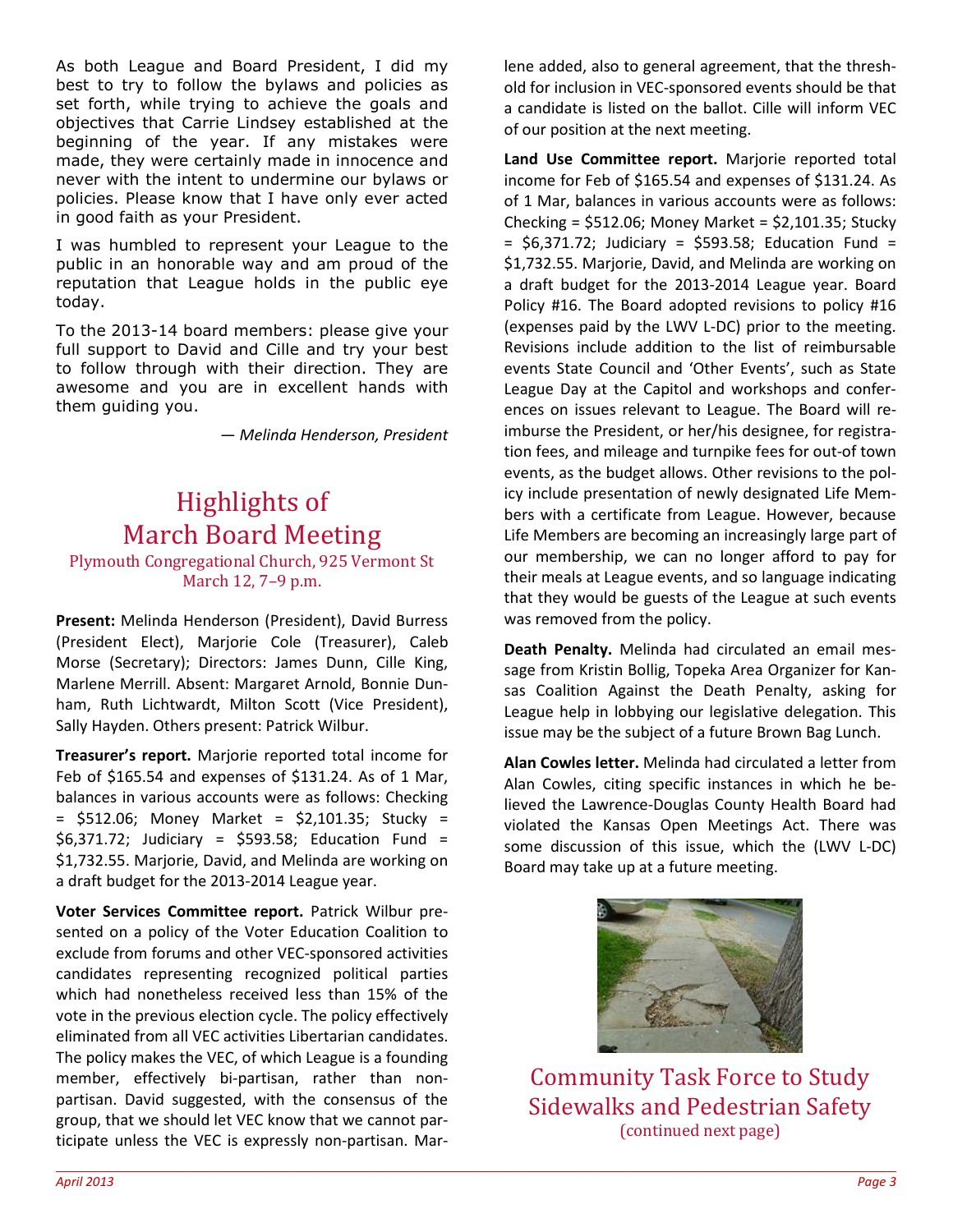Members of LWV L/DC, Lawrence Association of Neighborhoods (LAN), Sunset Hills Neighborhood Association and others are banding together to support an initiative to address the sad condition of sidewalks in Lawrence. The basic problem is that you can't get there from here. Or at least you can't get much of anywhere if you need pedestrian-friendly sidewalks.

We have:

- Streets with no sidewalks at all
- Sidewalks to nowhere
- Important destinations served by no through sidewalk routes
- Sidewalks on one side of the street
- Interrupted sidewalks you have to keep changing sides of the street
- Sidewalks everywhere that are in bad repair. People trip and fall. People go out in the street to avoid sidewalk cliffs and hills and mud pits and sand dunes and tree root eruptions.
- Sidewalks you cannot navigate for any distance in a wheelchair.
- Sidewalks that are too narrow.
- Tiny sidewalks edging on arterials where people drive 50 mph.
- Sidewalks covered with snow and ice still waiting to melt.
- Sidewalks where you have to compete with bicycles.
- Very rarely, long stretches of sidewalk---but with no place to sit down.
- Also we have lots of disagreements about sidewalk funding and responsibility  $-$  and we have no plan or method for seriously addressing any of it.

This is all wondrously counterintuitive for a city that claims to be progressive and claims to be ecologically sensitive and claims to want to attract retirees for economic development purposes and wants to be a tourist destination, or even just wants to be a good place to live for everyone, including some 50% who don't drive cars.

Pardon my emoting, but the hypocrisy of it all offends me. [Full disclosure: I'm handicapped. I don't use sidewalks much anymore but when I used to I always got annoyed.] The city "powers that be" can spend millions of dollars each year in money and tax relief for real estate development disguised as economic development. They can commit \$25M and counting to involve the city in a risky and almost randomly planned sweetheart deal of a regional athletic venture that really ought to be done by private enterprise. They can subsidize infrastructure in the sprawl zone to build retailing and apartment buildings that deprive inner city enterprises of customers. Yet over decades they cannot spend one dime on a serious new sidewalk program.

Both LAN and LWV L/DC executive boards have voted to support this initiative. This will be an action and advocacy effort, not a general research or policy analysis effort. At the same time, some applied research will be needed in order to come up with a sidewalk policy and a budget that will work politically. After that, we will probably need a petition drive and a referendum.

The structure of this committee has not been settled yet, but Laura Routh at lauridi@hotmail.com is acting as coordinator. If you want to be involved in this hopefully historic initiative, send her an email. Alternatively, you can give me a call at 749-1218.

*submitted by David Burress* 

# Observer Report

Lawrence Public Library Board of Trustees Meeting March 18, 2013, 4:30-5:30 p.m. 7th & New Hampshire

**Board Members Present:** Deborah Thompson, President; Fran Devlin, Secretary; Joan Golden, Treasurer; Ursula Minor; Chris Burger; David Vance.

**Absent:** Terry Leibold, Board Member; Susan Craig, Friends of Library; Gould/Evans Architects; BA Green Construction.

**Library Staff:** Brad Allen, Director; Kathleen Morgan, Library Foundation Director; Susan Brown, Marketing Director; Sherri Turner.

**Guests:** Elinor Tourtellot, League of Women Voters

#### **Library Director's Report**

**Building renovation/expansion:** Director Brad Allen reported that the library addition and renovation continues to move forward. Bids for the Library project are due on Tuesday, March 19 at 2:00 p.m. at City Hall. Gould Evans, architects, and BA Green, construction, will review the bids and make recommendations to the City Commission in early April. Construction on the parking garage and site work continues despite unfavorable weather conditions.

**In the Library:** The staff is settling in at the new location on New Hampshire. The space is working out well although the number of people using the library is a little down partly due to bad weather.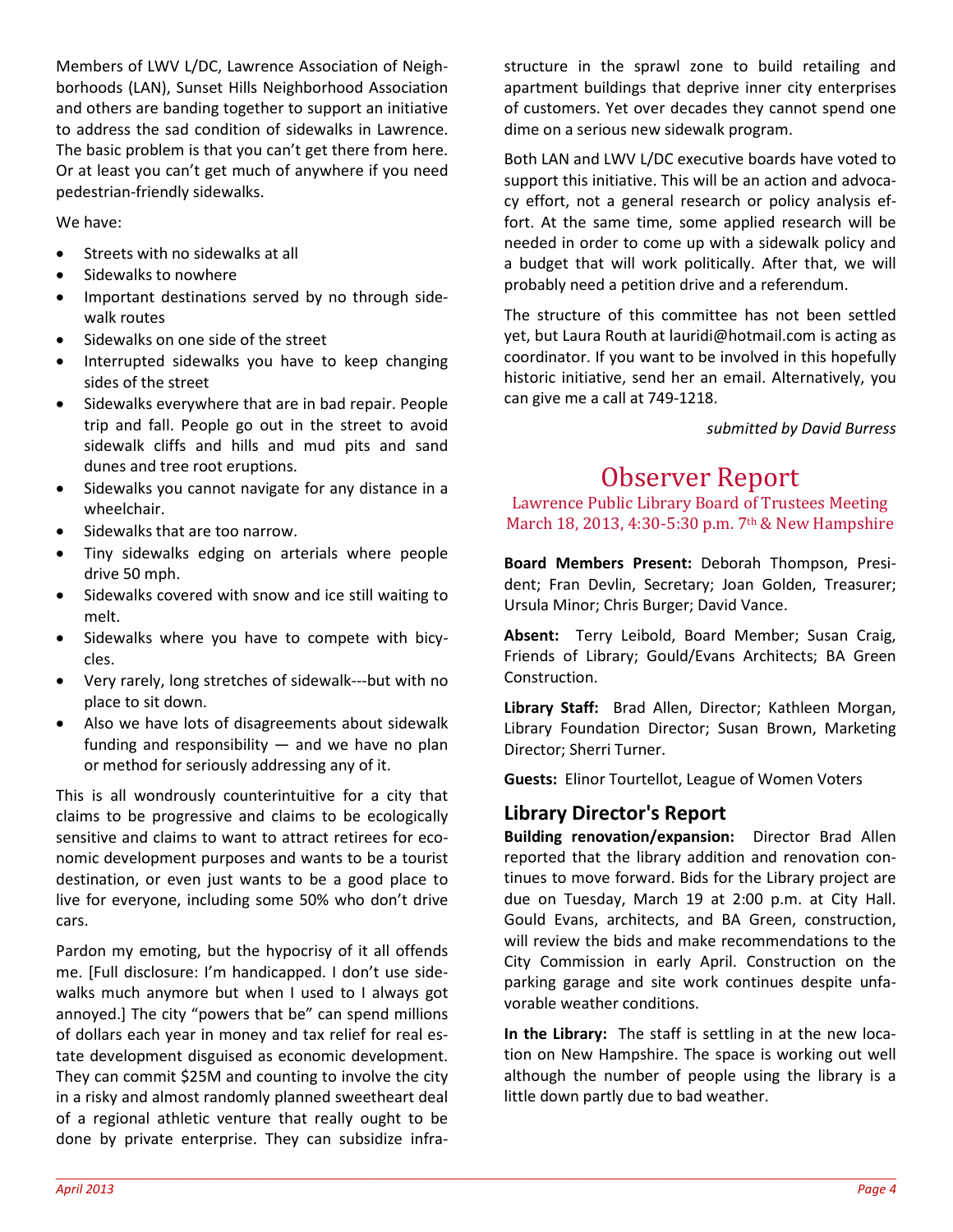Marketing Director, Susan Craig, will be leaving in May to become the director of the Chapel Hill Public Library in Chapel Hill N.C. She has done a great job and will be missed. The Library will be hiring an Events and Programming Librarian in the near future.

*Library Journal* has listed its "movers and shakers" from across the nation. LPL youth services assistant Rebecca Dunn was chosen for her Read Across Lawrence program. This is the first time anyone from Lawrence has been chosen.

**New Services:** In the first month of providing access to online magazines through Zinio, there were 900 checkouts, a considerably higher number than the print magazine collection checkouts.

Additionally, all twelve of the e-readers are in circulation and many are on waiting lists to be checked out.

**Outside the Library:** Brad continues to speak to various groups about the Library. He was interviewed on the Not So Late Show with Mike Anderson on Channel 6 in February and on Jeremy Taylor's Around The House radio program on KLWN in March.

#### **Library Foundation Director's Report**

**Douglas County Community Foundation Grant:**  Kathleen reported that The Library Foundation is pleased to announce that it has received a \$4,500 grant from the Douglas County Community Foundation for the 2013 Summer Reading Program kick-off. The grant funds will support a communitywide "DIY Day" (Do It Yourself Day) that will teach useful and enjoyable skills. For one day in June, the library will partner with businesses, organizations and individuals to offer a wide variety of mini-courses on subjects such as how to change a tire, how to make cool Lego creations, how to train your dog, how to give yourself a haircut, how to grow an herb garden, how to count to ten in five different languages, or how to cook the perfect omelet. These classes will take place all over downtown (and possibly beyond) providing a fun educational day for everyone in Lawrence.

**Tony Horwitz Program:** Thanks to the generosity of our community partners, the Tony Horwitz program will be held on April 4th. Crown Automotive is generously underwriting the event. Liberty Hall is providing the venue at a reduced price. The Eldridge is providing accommodations for Mr. Horwitz, Applebee's is donating food for the VIP reception. The Raven will sell books, and Jonathan Earle from the KU History Department will serve as the guest interviewer. The evening will begin with a VIP reception from 6 pm to 7 pm. Doors will open to the

public at 7 pm and the program will begin at 7:30 pm. Tony Horwitz is a top-shelf popular historian. His most recent book, Midnight Rising, chronicles the life of John Brown, including his early years living near Lawrence.

**Caddy Stacks**: Despite the snow, Caddy Stacks went on as planned over the weekend of February 22-24. With all expenses paid, the library raised about \$16,500, very close to last year's total. Approximately 160 people attended the adult golf party on Friday night and 800 kids and parents played the course on Saturday and Sunday. With construction now under way, the Caddy Stacks' committee is considering alternate venues for 2014.

**Gift:** Hill's Pet Nutrition made a \$5,000 pledge to provide a large saltwater aquarium for the children's department.

#### **New business:**

- Board officer Nominations: Chris Burger and Ursula Minor volunteered to be on the nominating committee.
- New board membership discussion: Board membership terms end on April 30. Terry Leibold has been on the board for 11 years and will be retiring. Chris suggested that the membership opening be posted on the website. Anyone interested in being a Trustee can apply by filling out the form on the website.

The Board then went into executive session.

*submitted by Elinor Tourtellot, League Observer* 

#### Land Use Committee Highlights April Meeting Saturday, April 6, 2013, online via email

Because of the threatening weather, our Land Use Committee (LUC) meeting originally scheduled to be held at the home of David Burress was canceled, and we did our communicating online with Melinda Henderson orchestrating the internet communication (our LUC Chairman, Alan Black, does not have a home computer). There were nine of us online with five of us specifically contributing. David wrote the first letter and Melinda wrote the second of the two letters that were sent to the Planning Commission (PC).

The major issue of our concern involved a proposed text amendment that would eliminate the requirement, now written into our Land Development Code (LDC), to conform to our Lawrence-Douglas County Comprehensive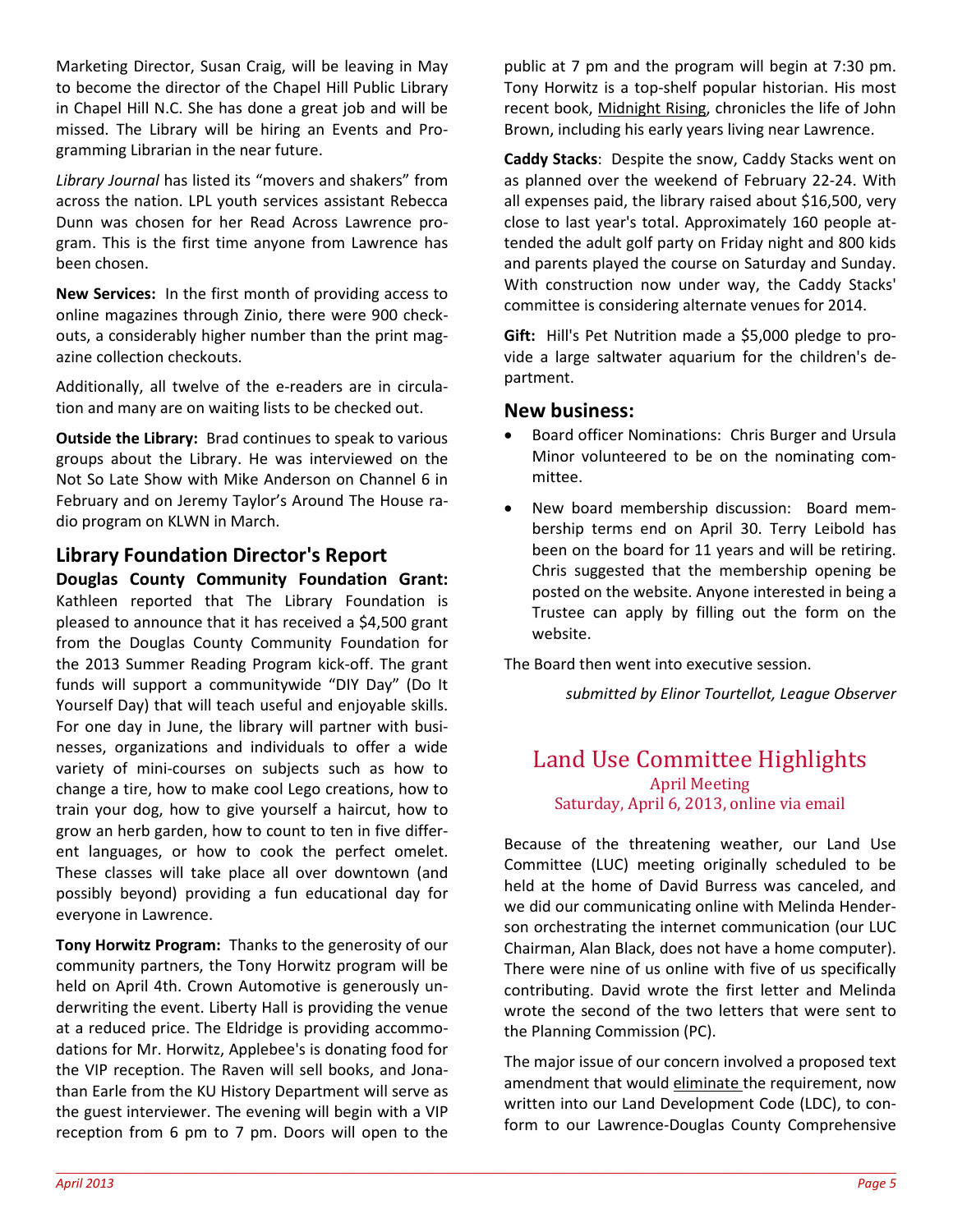Plan, Horizon 2020. Of all of the recent issues that have gone before the Planning Commission, we considered this the most destructive to our whole planning process. There were ten participants online, but five of us contributed most to the contents of the first, written by David Burress, of the two letters that we sent. Melinda wrote the second one, both convincingly making the case for our position asking denial of the text amendment (TA).

BACKGROUND**:** The Land Development Code (LDC) is a unified document that contains both the Zoning Ordinance and the Subdivision Regulations. It is current, having been officially adopted in 2006, after over six years of study and deliberation by the "Zoning Advisory Committee" ("ZAC") and our Planning Staff under the direction of Duncan Associates, a professional advisory group hired by the City to provide unbiased expertise. (The ZAC Committee was a diverse group of citizens and professional builders and developers, eleven in all.) The final draft version of the Land Development Code released through our Planning Department was then recommended by the Planning Commission and finally adopted by the City and County Commissions. As are all subdivision regulations and zoning codes in Kansas that have subdivision regulations, it was written to implement the community comprehensive plan (CP), in our case, *Horizon 2020.* This CP was finally adopted by our City and County Commissions in 1998 and revised periodically since.

HISTORY OF THE ISSUE: This issue originally began as one text amendment initiated August 21, 2012 on the City Commission Consent Agenda combined with six other text amendments into one Agenda Item No. 9. The LUC sent a letter objecting to combining these separate, unrelated amendments into one Agenda Item, and specifically asked that the text amendment (TA) that would eliminate the requirement for the Land Development Code to conform to the Comprehensive Plan not be initiated. The City Commission proceeded to initiate with TAs with the result that this specific one appeared in this March PC Agenda as Item No. 7.

OUR LETTERS: There were two issues with this Text Amendment that we addressed**,** each separately in its own letter. The first letter was written by David Burress and objected to eliminating the requirement in the Land Development Code for conformance to the Comprehensive Plan on the grounds that the Land Development Code would no longer have a visible guiding framework within which to function, and therefore, would allow itself to be used arbitrarily and not in the public interest. He made the following points:

- 1. Absence of need. "Streamlining" the approval process isn't necessary because we already are ranked high in our region for efficiency in processing zoning requests. Why fix what isn't broken?
- 2. We still have to follow the proper process. Requirements of State Law and court cases mandate that staff still follow the process of compliance with the Comprehensive Plan, regardless of the language in the Land Development Code. The City is also morally obligated to follow the CP because it represents the vast contributions of its citizens. (In contrast, the staff says that this would allow zoning first, then changing the plan later.)
- 3. Loss of transparency. The public is no longer made aware of the proper process as is now written into the LDC.
- 4. Possible damage. "As such, lack of public documentation of the review process also invites errors into the process. If the city fails to do its due diligence, it loses regulatory power and purpose."

He concludes by saying: "Compliance with the plan is not a mere pro forma procedural matter. Instead it has important implications for community well-being and aggregate wealth. In particular, it prevents arbitrary decision-making, thereby allowing predictability. It also promotes connectivity in structure and function; compatibility in land uses; efficiency in function; economy; fairness between users of land; preservation of the environment and history; and public confidence in the future. Ignoring or downplaying these weighty concerns in pursuit of an unneeded, unexplained, and illusory "streamlining" can have no intelligible public policy basis."

The second letter was written by Melinda, based on her research regarding the history of the initiation of this text amendment. Email correspondence with Planning Director, Scott McCullough, indicated that he had spoken with all city commissioners individually in March 2012 about this issue. He also stated that a few individuals from the development community met privately with the City Manager, Planning Director, and representative of the city utilities department in May and July 2012 to make the request to initiate this TA on the grounds that it would "streamline the process, thus making it more 'development friendly' ".

Her letter included these communications from the Planning Director. She concludes her letter by asking that no further action be taken on this issue and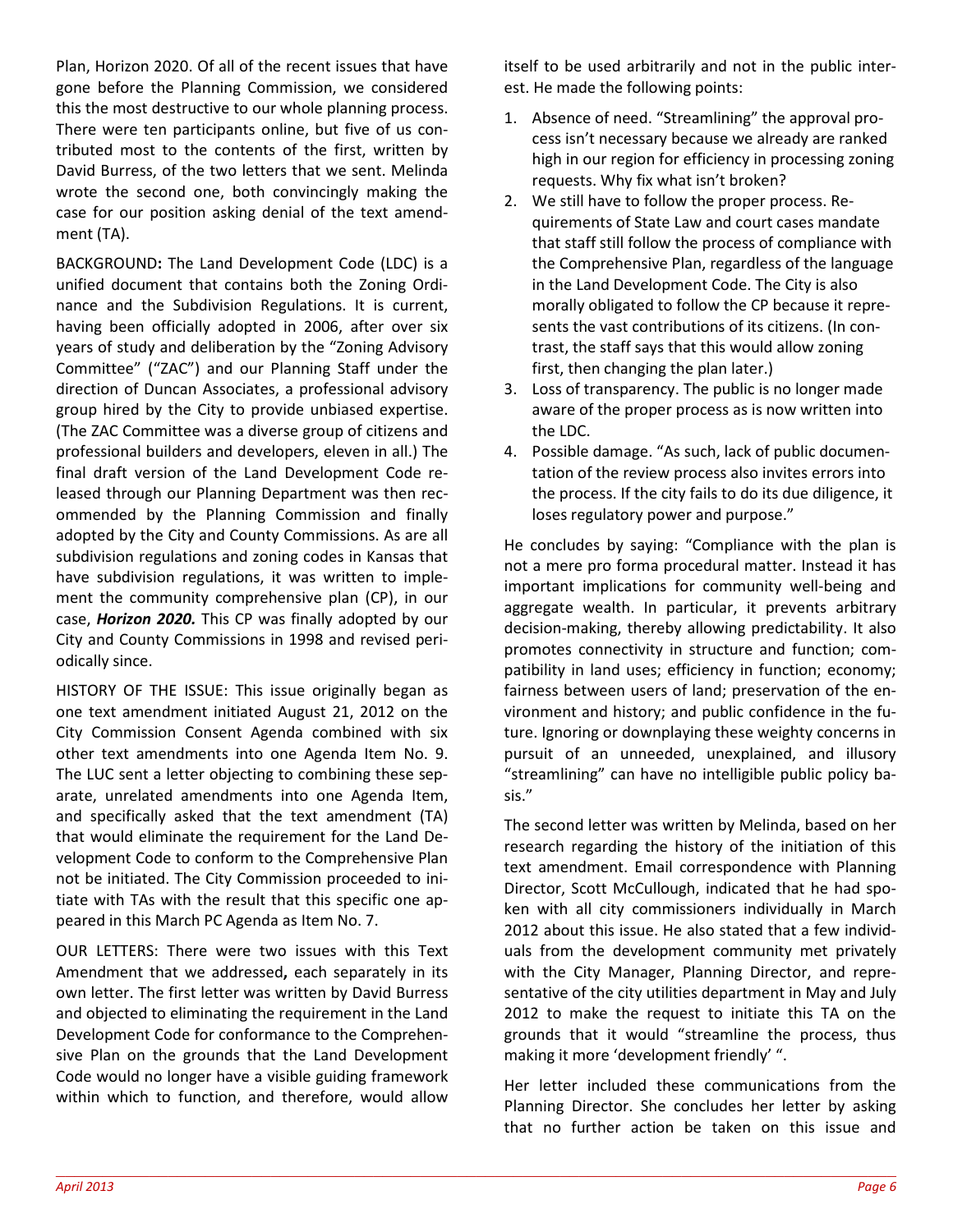that if it is further pursued, to start anew with the public involved in the whole process.

At the public hearing eight people spoke, including the Chair of Lawrence Association of Neighborhoods, representatives from three neighborhood associations, two from the public, League Member, Lisa Harris, a former Planning Commissioner, and Melinda Henderson, LWV L/DC President, all requesting denial. No one spoke in favor.

OUTCOME: The Planning Commission unanimously recommended denial of the Text Amendment TA-12-00206 that proposed eliminating the requirement for the Land Development Code to conform to the Comprehensive Plan. The Chair of the Planning Commission stated that the PC wanted to send a strong message to the City Commission that nothing was broken that needed fixing.

*submitted by Betty Lichtwardt, LUC member* 

## Mabel Stucky Scholarship

This year's recipient of the Mabel Stucky Memorial Scholarship, "a student who shows potential for substantial accomplishment in government or public service," will be announced in May. The award honors Stucky, who chaired committees for the state League and also served as president of the Lawrence chapter from 1965-67. According to her colleagues she believed in educating today's youth to become active, informed citizens and leaders for the creation of good government. She also advocated equitable funding of education and improvement of the property tax system. After her death in 1980 her family and friends established the fund in her memory, adding additional deposits after the first years and taking an interest in its administration.

[Source of information and quotations: League archives in KU's Department of Special Collections, Spencer Research Library, especially "History of the Mabel Stucky Memorial Scholarship" by Mary Margaret Rowen, 1998.]

## Be a Delegate to the Annual State Convention!

Our League is allowed nine delegates to State Convention this year. In order to encourage more attendance from our membership, the board has recommended

reimbursement of the registration fee of \$60 for nine delegates. Several slots are still open as of this publication date. If you're interested in attending, please contact Marjorie Cole ASAP. Ride-sharing opportunities will be available as well.

See the convention information on the page 10. Looks to be pretty interesting.

#### **ANNUAL MEETING UPDATES**

I'm so very pleased that State Insurance Commissioner Sandy Praeger will be our keynote speaker. After her presentation, the business meeting will begin. The order of business is listed below.

Call to Order Adoption of the Order of Business Introductions and Announcements Appointment of Parliamentarian Appointment of the Minutes Committee Attendance Report Adoption of Meeting Guidelines

Report of 2012 Minutes Committee President's Report Financial Report Financial Audit Treasurer's Report and Proposed Budget Proposed Bylaws change (published below) Establishment of 2013-2014 Dues

Report from the Nominating Committee Call for Nominations Election and Installation of Officers

Program Update: (see article below) Directions to the Board Adjourn

## Proposed Bylaws change

This will be voted on by the membership. The current categories of membership for purpose of paying dues, and the amount of the dues will remain unchanged for the 2013-2014 membership year. In addition, two new categories will be added: Sustaining Membership, Individual, \$100; and Sustaining Membership, 2 Members in the same Household, \$150.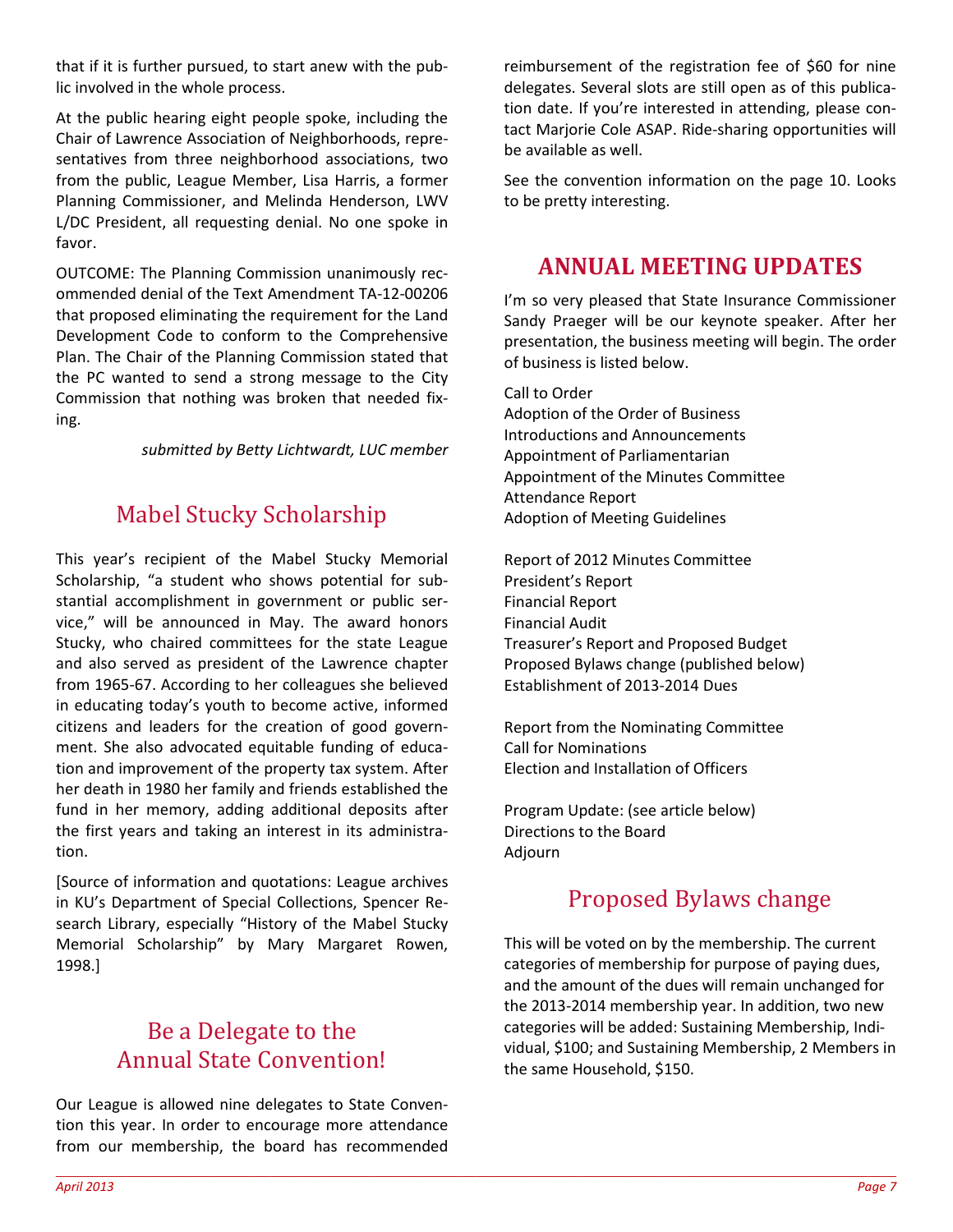## Update on Review of Local Position on Low-Income Housing

On March 23, 2013 League of Women Voters of Lawrence-Douglas County members met at Ninth Street Missionary Baptist Church Christian Education Building at 833 Ohio to revisit the position statement under Social Policy on Housing for Low-Income Groups that was approved 1975 and the positions of the LWVL-DC was updated in May 2004. **Members present:** James Dunn, convener; Hilda Enoch, Cille King, Laura Routh, Violet Smith and Milton Scott, scribe for the meeting.

James Dunn, convener, called the group to order. Milton Scott provided handouts to the group as to how we got to this point to revisit the position. The material included information that was posted in previous *Voters,*  the minutes from the 2012 Annual meeting which precipitated the action to revisit the position along with League meeting summary notes (from *The Voter* articles summary meeting notes in Sept 2012; January 2013 and Feb. 2013 editions) on the discussion of the position with guests who are professionals and experts in the housing industry who provide the League with current information as it pertained to the position.

James Dunn guided the group in a general discussion about the current position. The group reiterated the need to revisit the position. Along with the discussion, written comments from Kay Hale were introduced and became part of the discussion. [See attachment].

Following the general discussion the group revised and update the position as follows:

**Red and Bold**= language in the previous position. Just moved to another location.

*Green/Italicized*= new language

Single strikethrough = delete - recognize that it is a much greater scope beyond a governmental body

Double strikethrough = delete - redundant language which is already captured in the document

**LWV L/DC Local Position statement (Version does include the deleted text):** 

**II. SOCIAL POLICY [DRAFT]**

**Statement of Position on LOW AND MODERATE-INCOME HOUSING** 

(The position was approved in 1975. In May 2004 it **was updated to include statement(s) on minimum housing code standards and was again updated and revised April 20, 2013)** 

 $\_$  , and the set of the set of the set of the set of the set of the set of the set of the set of the set of the set of the set of the set of the set of the set of the set of the set of the set of the set of the set of th

Support for (1) *safe and affordable* housing for low *and moderate*-income households in Lawrence and Douglas County; (2) *an effective* and representative Housing Authority *committed* to analyze low and moderate-income housing needs and *developing* plans to meet them; (3) city *neighborhood preservation* conservation policies and housing rehabilitation assistance in older neighborhoods; (4) compulsory *mandatory* periodic inspection of all rental units; *and* (5) a truly minimum housing code that is periodically *and publicly* reviewed *with all affected stakeholders*. ; and (6) some method of inspection to insure that all residential properties, when ownership is transferred, are in conformance with the minimum housing code.

The League of Women Voters of Lawrence–Douglas County continues to support the development of **both privately and publicly financed** *low and moderateincome units and shelter(s) for people in need of housing* in Lawrence and Douglas County. of to meet the need of low-income groups.

We think that the Lawrence Housing Authority should have members who represent a wide variety of community viewpoints and should broaden the scope of its activities to analyze and meet as yet poorly identified public housing needs. The League supports active tenants' associations, *neighborhood associations and landlord associations* in Lawrence *and Douglas County.*

Continued attention needs to be given to infrastructure and conservation, which includes maintenance of *city* adequate services including sewers, streets, *sidewalks* and *public transportation* etc.—and to *We support* governmental assistance for housing rehabilitation within older neighborhoods. in Lawrence. A minimum housing code is one tool to be used in conservation of such neighborhoods. Inspection of rental units should be compulsory and repairs should be completed within specified realistic time limits. Only if rehabilitation assistance is available, should repairs be required of owneroccupants who cannot afford them. A strong rehabilitation grants and loans program should be available for those in need. The minimum housing code should contain only those standards required for health and safety, to prevent irreversible deterioration, *demolition by neglect*, and to protect against *prevent* neighborhood blight. The code should be applied to houses when they change ownership, with a written contract between buyer and seller covering who will do the repairs and within what time limits. Our present *The* code should be publicly reviewed. to decide if its requirements are truly minimum; the code should be reviewed periodically.

*submitted by Milton Scott, LWV L/DC Vice-President*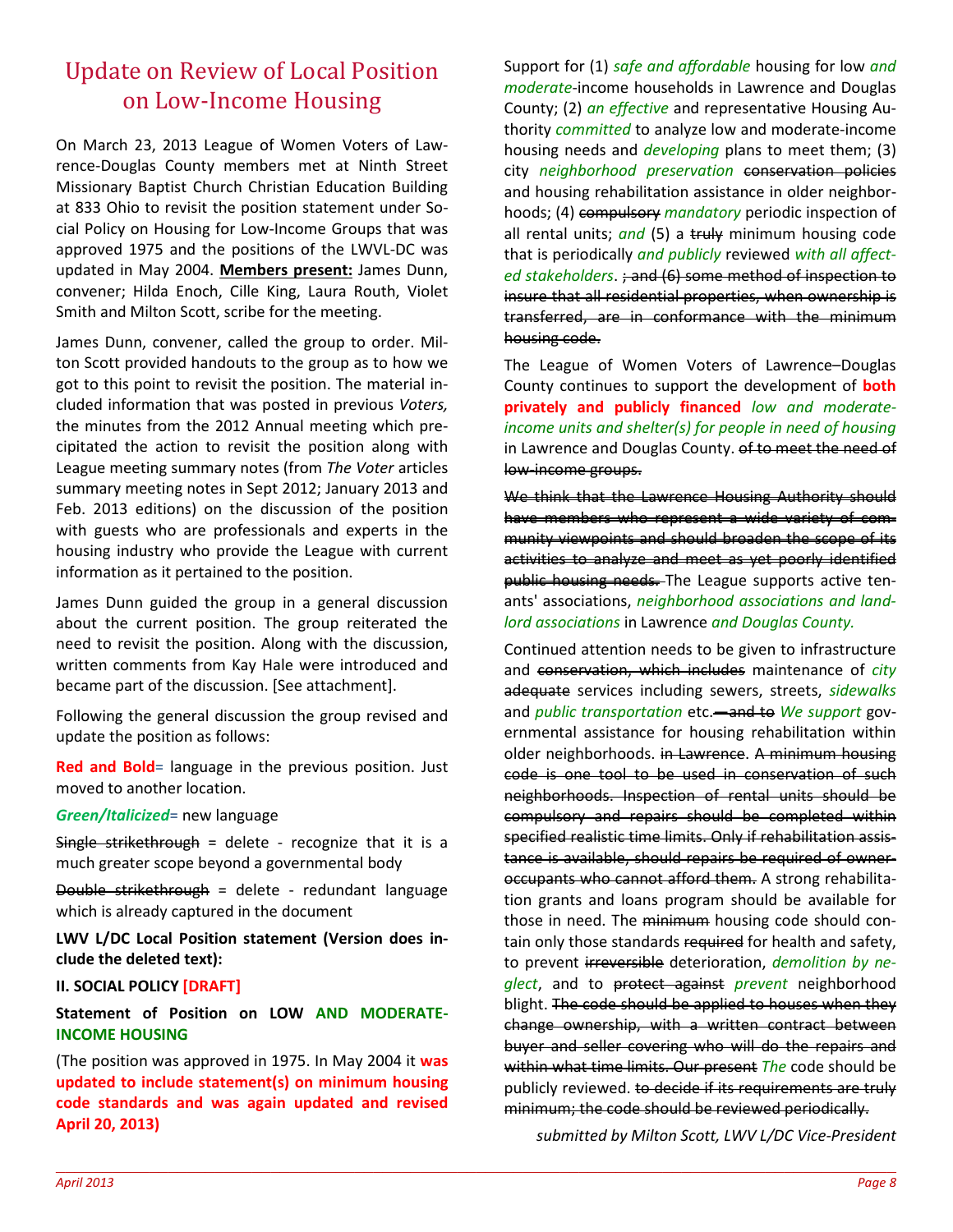## Proposed 2013-2014 Budget

Statement of Accounts (Balance Sheet)

| <b>INCOME</b> (excluding Education Fund and interest)<br>Total Contributions (excluding Ed. Fund contributions) less expenses<br>Dues<br><b>TOTAL INCOME</b><br><b>EXPENSES</b> (net of Ed Fund and Judiciary fund)<br>Administration<br>Postage<br>PO Box Rental<br>Supplies, printing, etc.<br>League Easyweb*<br><b>TOTAL ADMINISTRATION</b><br>Meals & Hospitality (expense net of event income)<br>Annual Meeting, Fluker Lunch, Afternoon with Legislators, etc.**<br><b>TOTAL MEALS AND HOSPITALITY</b> | 2013-2014<br>\$1,440.00<br>\$5,000.00<br>\$6,440.00<br>\$150.00<br>\$58.00<br>\$300.00<br>\$0.00<br>\$508.00<br>\$200.00 | 2012-2013<br>\$2,351.00<br>\$5,286.00<br>\$7,637.00<br>\$184.00<br>\$58.00<br>\$549.00<br>\$0.00<br>\$791.00 |
|----------------------------------------------------------------------------------------------------------------------------------------------------------------------------------------------------------------------------------------------------------------------------------------------------------------------------------------------------------------------------------------------------------------------------------------------------------------------------------------------------------------|--------------------------------------------------------------------------------------------------------------------------|--------------------------------------------------------------------------------------------------------------|
|                                                                                                                                                                                                                                                                                                                                                                                                                                                                                                                |                                                                                                                          |                                                                                                              |
|                                                                                                                                                                                                                                                                                                                                                                                                                                                                                                                |                                                                                                                          |                                                                                                              |
|                                                                                                                                                                                                                                                                                                                                                                                                                                                                                                                |                                                                                                                          |                                                                                                              |
|                                                                                                                                                                                                                                                                                                                                                                                                                                                                                                                |                                                                                                                          |                                                                                                              |
|                                                                                                                                                                                                                                                                                                                                                                                                                                                                                                                |                                                                                                                          |                                                                                                              |
|                                                                                                                                                                                                                                                                                                                                                                                                                                                                                                                |                                                                                                                          |                                                                                                              |
|                                                                                                                                                                                                                                                                                                                                                                                                                                                                                                                |                                                                                                                          |                                                                                                              |
|                                                                                                                                                                                                                                                                                                                                                                                                                                                                                                                |                                                                                                                          |                                                                                                              |
|                                                                                                                                                                                                                                                                                                                                                                                                                                                                                                                |                                                                                                                          |                                                                                                              |
|                                                                                                                                                                                                                                                                                                                                                                                                                                                                                                                |                                                                                                                          |                                                                                                              |
|                                                                                                                                                                                                                                                                                                                                                                                                                                                                                                                |                                                                                                                          |                                                                                                              |
|                                                                                                                                                                                                                                                                                                                                                                                                                                                                                                                |                                                                                                                          |                                                                                                              |
|                                                                                                                                                                                                                                                                                                                                                                                                                                                                                                                |                                                                                                                          |                                                                                                              |
|                                                                                                                                                                                                                                                                                                                                                                                                                                                                                                                |                                                                                                                          |                                                                                                              |
|                                                                                                                                                                                                                                                                                                                                                                                                                                                                                                                |                                                                                                                          | \$20.00                                                                                                      |
|                                                                                                                                                                                                                                                                                                                                                                                                                                                                                                                |                                                                                                                          |                                                                                                              |
| Membership                                                                                                                                                                                                                                                                                                                                                                                                                                                                                                     |                                                                                                                          |                                                                                                              |
| Directory (postage)                                                                                                                                                                                                                                                                                                                                                                                                                                                                                            | \$22.00                                                                                                                  |                                                                                                              |
| Legislative e-Report (postage)                                                                                                                                                                                                                                                                                                                                                                                                                                                                                 | \$110.00                                                                                                                 |                                                                                                              |
| Administration                                                                                                                                                                                                                                                                                                                                                                                                                                                                                                 | \$10.00                                                                                                                  |                                                                                                              |
| <b>MEMBERSHIP TOTAL</b>                                                                                                                                                                                                                                                                                                                                                                                                                                                                                        | \$143.00                                                                                                                 | \$11.00                                                                                                      |
|                                                                                                                                                                                                                                                                                                                                                                                                                                                                                                                |                                                                                                                          |                                                                                                              |
| <b>VOTER</b>                                                                                                                                                                                                                                                                                                                                                                                                                                                                                                   |                                                                                                                          |                                                                                                              |
| Postage for 10pg VOTER                                                                                                                                                                                                                                                                                                                                                                                                                                                                                         | \$138.00                                                                                                                 |                                                                                                              |
| Postage for 12pg VOTER                                                                                                                                                                                                                                                                                                                                                                                                                                                                                         | \$198.00                                                                                                                 |                                                                                                              |
| Printing for 10pg VOTER                                                                                                                                                                                                                                                                                                                                                                                                                                                                                        | \$264.00                                                                                                                 |                                                                                                              |
| Printing for 12pg VOTER                                                                                                                                                                                                                                                                                                                                                                                                                                                                                        | \$318.00                                                                                                                 |                                                                                                              |
| Postal seals @ \$10 total (pk of 600)                                                                                                                                                                                                                                                                                                                                                                                                                                                                          | \$10.00                                                                                                                  |                                                                                                              |
| <b>VOTER TOTAL</b>                                                                                                                                                                                                                                                                                                                                                                                                                                                                                             | \$928.00                                                                                                                 | \$1,441.00                                                                                                   |
| State and National Leagues PMPs (Per Member Payments)                                                                                                                                                                                                                                                                                                                                                                                                                                                          |                                                                                                                          |                                                                                                              |
| LWVK- paid from General Fund***                                                                                                                                                                                                                                                                                                                                                                                                                                                                                | \$885.00                                                                                                                 | \$1,773.00                                                                                                   |
| LWVUS-paid from General Fund***                                                                                                                                                                                                                                                                                                                                                                                                                                                                                | \$1,530.00                                                                                                               | \$1,502.00                                                                                                   |
| <b>PMP TOTAL</b>                                                                                                                                                                                                                                                                                                                                                                                                                                                                                               | \$2,415.00                                                                                                               | \$3,275.00                                                                                                   |
| <b>Expenses for State/National Meetings</b>                                                                                                                                                                                                                                                                                                                                                                                                                                                                    |                                                                                                                          |                                                                                                              |
| State Council/Convention: 9 delegates@\$60                                                                                                                                                                                                                                                                                                                                                                                                                                                                     | \$540.00                                                                                                                 | \$110.00                                                                                                     |
| <b>National Convention</b>                                                                                                                                                                                                                                                                                                                                                                                                                                                                                     | \$0.00                                                                                                                   | \$1,346.00                                                                                                   |
|                                                                                                                                                                                                                                                                                                                                                                                                                                                                                                                |                                                                                                                          |                                                                                                              |
| <b>MEETING EXPENSE TOTAL</b>                                                                                                                                                                                                                                                                                                                                                                                                                                                                                   | \$540.00                                                                                                                 | \$1,456.00                                                                                                   |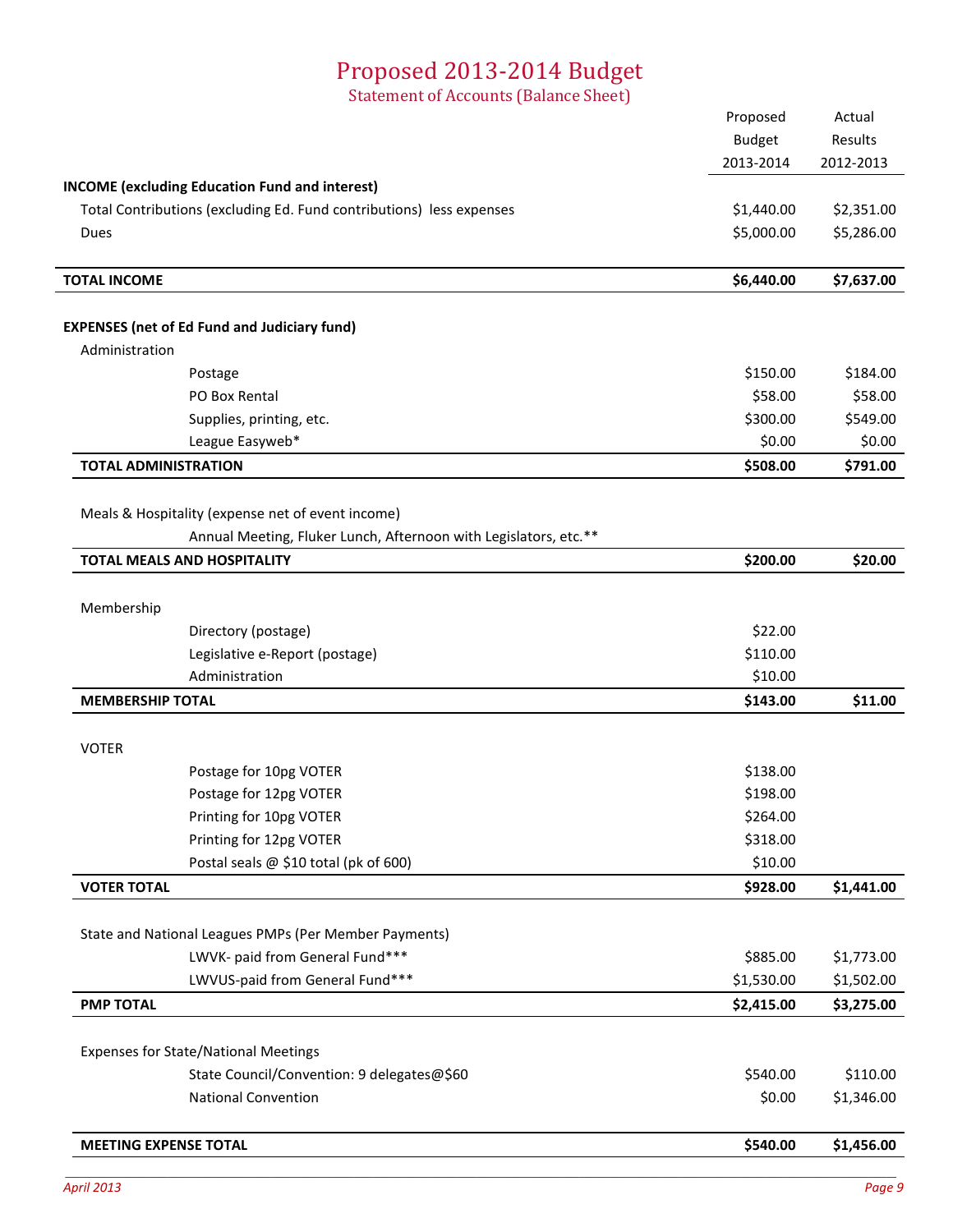#### Statement of Accounts (Balance Sheet) continued

|                            | <b>NET INCOME</b>    |                                        | \$1,606.00 | ( \$2,038.00) |
|----------------------------|----------------------|----------------------------------------|------------|---------------|
|                            |                      |                                        |            |               |
|                            | <b>TOTAL EXPENSE</b> |                                        | \$4,834.00 | \$9,675.00    |
|                            |                      |                                        |            |               |
| <b>TOTAL VOTER SERVICE</b> |                      |                                        | \$100.00   | \$2,681.00    |
|                            |                      | Special project contractor salary      |            | \$2,300.00    |
|                            |                      | Other (canopy, miscellaneous supplies) |            | \$320.00      |
|                            |                      | Voter Guides and Other Printing        |            | \$61.00       |
|                            | <b>VULCI JEIVILE</b> |                                        |            |               |

\* Easyweb is being paid from the Judiciary fund.

Voter Service

- \*\* Events are planned to be self-financing. Includes Annual Meeting, Afternoon with Legislators, Fluker Luncheon, Brown Bag Lunches.
- \*\*\* We plan to pay half of PMP from the LWV Education fund.



#### *Registration Fee: \$60/person* **(***Registration Deadline: April 19, 2013)*  Saturday, April 27, 2013 8:30 a.m. - 5:00 p.m. Holiday Inn & Suites • 8787 Reeder Road, Overland Park (parking is free at the hotel)

## A Fond Farewell to Margo Gordon

For those of you who haven't heard, longtime (since the early 70s!) League member, Margo Gordon, is pulling up stakes and moving to the St. Louis area to be closer to family. I've enjoyed getting to know Margo this year and she is a strong supporter of League no matter where she lives. Thank you, Margo, for your continued support of League activities through the decades and we wish you well and much happiness being closer to family in St. Louis. Drop us an email occasionally and let us know how you're doing in (gasp) MISSOURI! ©

*— Melinda Henderson*